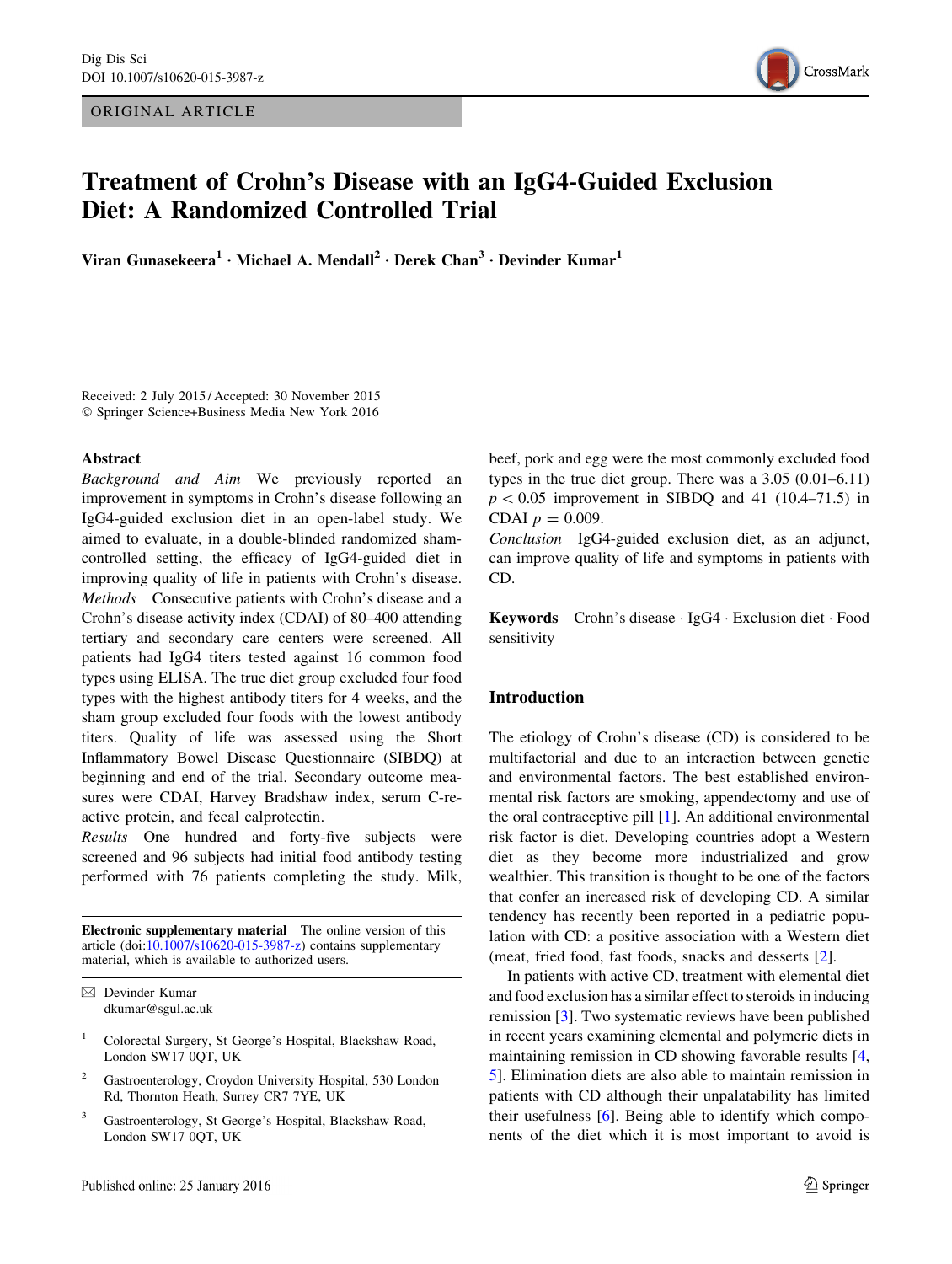therefore an important goal. It has been previously hypothesized that in different patients with CD, different specific protein antigens might be incriminated in the perpetuation of inflammation due to previous sensitization [7]. Trials in subjects with functional gut disorders have found some utility in dietary avoidance guided by IgG4 reactivity [8]. IgG4 is a regulatory subclass of IgG which is produced in response to chronic exposure to antigenic stimulus and hence is an attractive target for the study of food antigen-induced inflammatory responses [9].

Our research group performed the first study using IgG4 reactivity to guide food exclusion in subjects with CD. This was an uncontrolled study, but demonstrated a significant difference in the IgG4 response to certain food antigens between CD and those with irritable bowel syndrome (IBS) and controls [11]. The primary aim of this study was to evaluate the efficacy of an IgG4-guided elimination diet in subjects with CD, on quality of life. This was determined by the Short Inflammatory Bowel Disease Quality of Life Questionnaire (SIBDQ), in a randomized double-blind sham-controlled study. The secondary aim of this study was to assess the effect of the IgG4-guided elimination diet on conventional clinical indices of severity in CD: the Harvey Bradshaw index (HBI), the Crohn's disease activity index (CDAI) and objective measures of inflammation: C-reactive protein (CRP) and fecal calprotectin (FC).

## **Methods**

This study used a double-blinded, randomized, sham-controlled design. All patients with CD reviewed in the outpatient department of three hospitals: one south London teaching hospital and two south London district general hospitals, were considered for inclusion. The diagnosis of CD had been established radiologically or histologically. Clinical disease activity was confirmed by use of both the CDAI and the HBI. For inclusion into the study, each subject required a minimum CDAI score of 80. A cutoff value of 150 is regarded as the point below which a patient is considered to be in remission. However, the reduced value of 80 was used to allow assessment of the effect of the exclusion diet across a broader range of CD patients, since remission based solely on CDAI could not be interpreted as complete. Furthermore, it has been shown that by reducing the cutoff to  $>80$  the diagnostic accuracy can be improved from 41.9 to 67.4 % [11]. Patients with a CDAI  $>400$ , a change in medical therapy within 2 months prior to commencing the study or a significant coexisting disease, were excluded from the study. The local ethics committee approved the study, and all patients provided written consent.

Consecutive CD patients reviewed in the outpatient department, who fulfilled the inclusion criteria, were recruited into the study by an assessor. Each patient was assigned a numerical identifier. A dietician who had no clinical contact with the patients in the study held a randomization schedule generated by a random number generation program. The dietician randomized each patient to either a true diet or sham diet group based on the randomization codes and designed either a true or sham diet for each patient depending on which group they had been randomized to.

A true diet sheet excluded the four food types with the highest IgG4 titers, while a sham diet sheet excluded four food types with the lowest titers. The sixteen food types tested for were: milk, peanuts, soya, shrimp, egg, tomato, pork, beef, cod fish, potato, wheat, yeast, cheddar cheese, chicken, lamb and rice. A list of suitable replacement food types was provided on each diet sheet. Thus, cow's milk was replaced with goat's milk and beef was replaced with turkey. Each diet sheet was placed in a sealed envelope labeled with the patient's numerical identifier and sent to the assessor who then forwarded it to the patient. The dietician did not have contact with the patients at any point in the trial. Both the assessor and the patients participating in the trial were blinded to group assignment. Patients were questioned about dietary exclusion compliance at the end of the 4-week diet period.

The primary endpoint of the study was to assess the efficacy of an elimination diet on the quality of life of patients with CD as determined by the SIBDQ. Secondary endpoints assessed include the effect on clinical disease activity as determined by the CDAI and HBI, the effect of a food elimination diet on systemic inflammation measured by CRP and the effect on intestinal inflammation by measurement of FC levels, and the requirement for escalation of medical therapy.

At the screening visit, blood samples were taken for an enzyme-linked immunosorbent assay to detect the presence of IgG4 antibodies specific to the 16 different food antigens and for CRP. A stool sample was collected for measurement of a FC level. Each patient completed a demographic questionnaire, SIBDQ, CDAI and Harvey HBI.

The SIBDQ is a short form of the Inflammatory Bowel Disease Questionnaire (IBDQ), and it has been shown to be a valid and reliable tool that can be used in the routine practical ambulatory care of inflammatory bowel disease (IBD) patients [12]. This questionnaire was developed from the original 32 point IBDQ by the same authors. It utilizes the same seven-point scale, but only ten itemsquestions have been selected as best predictors of the score. In the seven-point scale used in the response to each item, '7' corresponds to best function and '1' to worst function.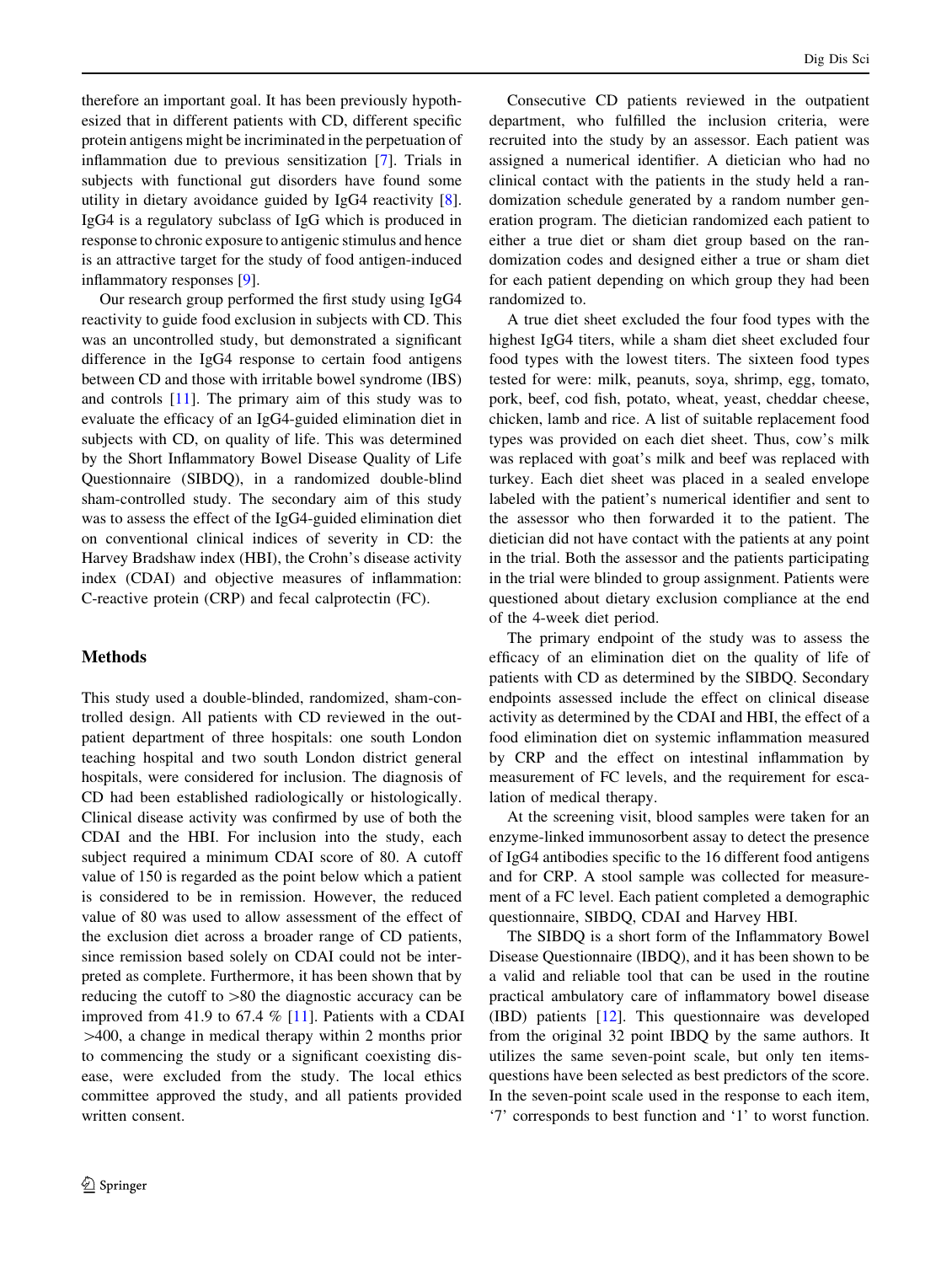During the 4-week treatment phase, patients were permitted to continue their concomitant medication provided it had been constant for 2 months prior to the start of the study. Each patient was encouraged to adhere to their maintenance drug regimen for the 4-week duration, but those requiring escalation of therapy were withdrawn from the trial and were included in the intention to treat analysis.

# IgG4 ELISA

Quantitative measurement of antigen-specific IgG4 antibodies in the patients' serum was performed using the ImmunoCAP-specific IgG4 in vitro test system. The immunoCAP solid phase is the unique part of the test system. It consists of a cellulose derivative containing the antigen of interest. The total binding capacity of the immunoCAP is extremely high, and this ensures binding of all relevant antibodies, regardless of the affinity of the antibody. The cross-reactivity of the enzyme-anti-IgG4 with IgG1, IgG2, IgG3, IgA, IgM and IgE is  $\langle 0.5 \, \%$ ,which translates as low non-specific binding.

The immunoCAP-specific IgG4 assays were performed using the ImmunoCAP 100E. Blood samples were collected and serum prepared by centrifugation of the blood sample. Serum was stored in a  $-20$  °C freezer. Once an aliquot of serum had been thawed and assayed, it was disposed of to prevent repeated freezing and thawing. Before assaying, the samples were diluted 1:100 with ImmunoCAP-specific IgA/IgG sample diluents. The diluted serum sample was then added to the immunoCap. Food-specific antigen covalently coupled to the Immuno-CAP reacted with the specific IgG4 antibodies in the patient's serum sample. Non-specific IgG4 antibodies were then washed away, and enzyme labeled antibodies against IgG4 were added to form a complex. Following incubation, unbound enzyme-anti-IgG4 was washed away and the bound complex was then incubated with a developing agent. The fluorescence of elute was measured to quantify the specific IgG4 antibodies present in the sample.

## Fecal Calprotectin Assay

FC samples were batched and measured at the end. Initial specimens of participants that withdrew from the study were not analyzed. Measurement of the calprotectin level was performed using the Quantum Blue Calprotectin Quantitative Lateral Flow Assay. Stool samples were collected in clean tubes and stored refrigerated at  $2^{\circ}$ C. The assay consisted of two individual parts: extraction of the stool samples and the lateral flow assay and reading. In the extraction procedure, the stool sample was placed in the sample chamber in the base cap, which was then attached to the tube. Four milliliters of extraction buffer was then pipetted into the tube and the sample homogenized for 1 min using a Vortex mixer. In order to prepare the sample for measurement, extract was further diluted (1:16) by adding  $300$  ml of extraction buffer to  $20 \mu$ l of the extract and homogenized using the Vortex mixer at maximum speed until no large particles were seen. The diluted extract was next centrifuged at 3000 rpm for 5 min. In the second step, the lateral flow assay procedure, 60 ul of diluted and centrifuged stool extract was loaded onto the sample loading port of the test cartridge with a precision pipette and the cartridge placed in the tray of the Quantum Blue Reader<sup>®</sup>. After 12 min, the test cartridge was read and calculated. Samples with values  $>300$  µg/g were additionally diluted for quantitative determination.

## Data Analysis

The primary outcome measure was change in the short IBD quality of life score at week 4 on an intention-to-treat basis. Analysis was also performed per protocol. Changes in the CDAI and HBI were considered secondary outcome measures. The changes in SIBDQ and CDAI scores between the true and sham diets were compared using the unpaired  $t$  test. Additionally, because of differences in baseline SIBDQ and CDAI values between the groups, a further analysis adjusting for baseline values of SIBDQ in the analysis of SIBDQ and for baseline CDAI in the analysis of CDAI using multiple regressions was performed. Change in HBI, FC and CRP was not normally distributed, and hence, Mann–Whitney U test was performed.

Of the 22 patients who did not complete the study, four who withdrew for worsening of symptoms had post-diet disease activity and quality of life scores measured at withdrawal. For the remaining 18 patients, pre-diet scores were imputed as last observation for purpose of intentionto-treat analysis.

#### Sample Size Calculation

It was calculated that a sample size of 40 patients in each group would be required to detect a difference of ten points on the SIBDQ with 90 % power using a 5 % significance level, and recruitment of a minimum of 100 patients into the trial would allow for an attrition rate of 20.

# Results

Patient recruitment and flow through each stage of the study is demonstrated in Fig. 1. Between July 2007 and September 2010, 145 consecutive CD patients were screened for the study, of which 47 (32.4 %) were excluded. Reasons for exclusion from the study include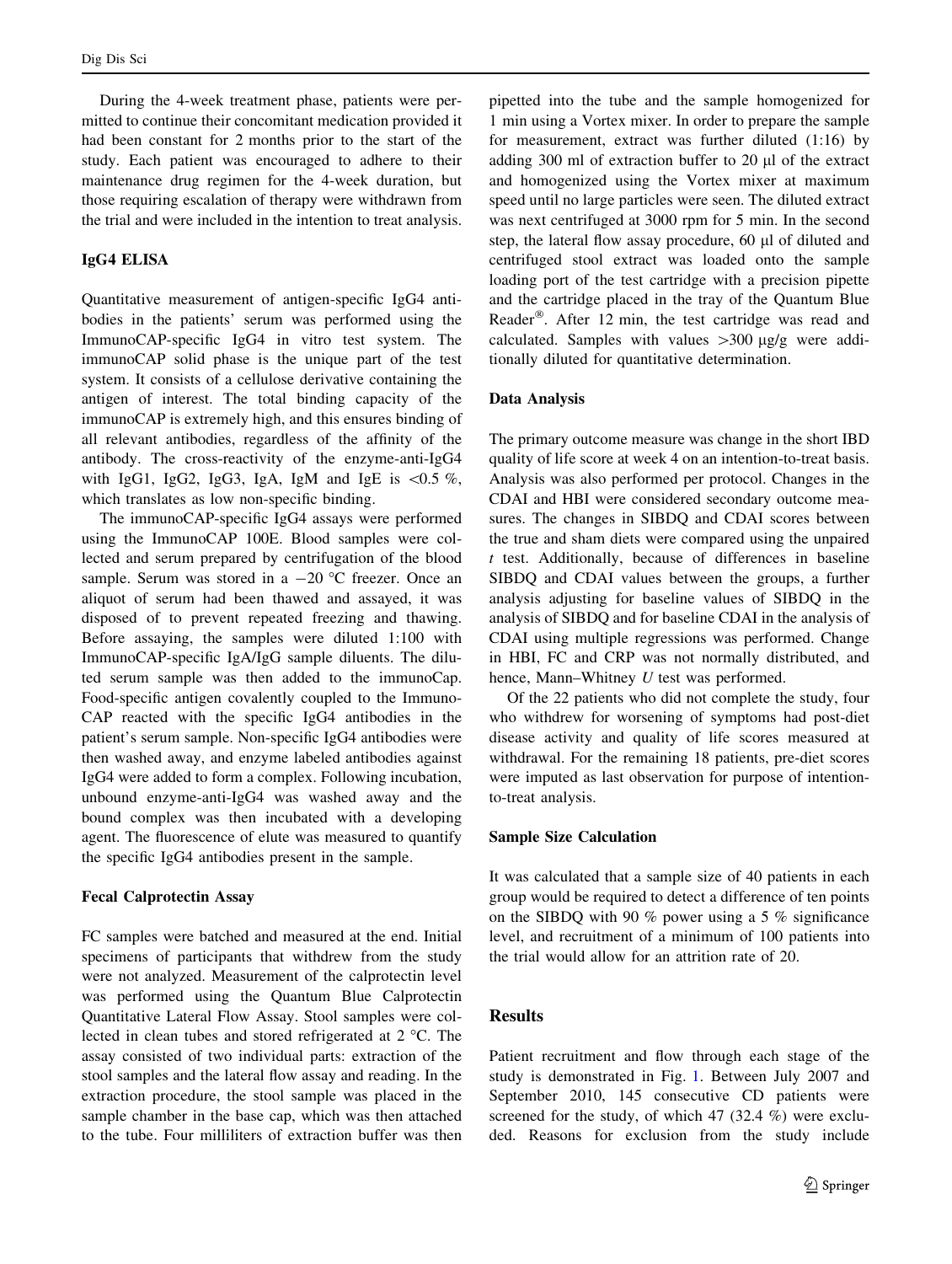

Fig. 1 Diagram to demonstrate the flow of patients through each stage of the study

pregnancy (two patients), clinical remission with a CDAI  $\leq$ 80 (43 subjects) and severe clinical disease activity,  $CDAI > 400$  (two subjects). The remaining 98 patients were randomized into either a true diet group which received an elimination diet based on their true food sensitivity results or a sham diet group: 50 and 48 patients, respectively. Seventy-six (78 %) patients who completed the protocol were included in the per-protocol analysis; 39 patients from the true diet group and 37 patients from the sham diet group. Of the 22 subjects who did not complete the study, six did not start the study. One of the six was diagnosed with breast cancer and so withdrew, and the other five felt they were unable to commit time to the study and therefore withdrew prior to commencing the diet. Five patients were lost to follow-up; two from the true diet group and three from the sham diet group. The remaining 11 patients started the study, but four withdrew after requiring escalation of medical therapy; three from the true diet arm and one from the sham diet arm of the study. One patient randomized to the true diet arm from the remaining seven had at one time suffered from alcohol dependence and had been abstinent for a period of 12 months but then relapsed and started drinking excessively again 1 week into the study. Two patients who had been randomized into the true diet group withdrew because they found it too difficult to stay on their recommended diets, and the other four patients withdrew because they were no longer able to commit the time to the study: one from the true diet group and three from the sham diet group. In total 17 patients withdrew from the study: nine and eight patients from the true and sham diet groups, respectively. A significant

difference had not been demonstrated in the baseline demographics or clinical characteristics of these 17 patients or the five lost to follow-up.

Table 1 shows the baseline demographic details, and the clinical characteristics of all patients randomized into the study  $(n = 98)$  and those who completed the study  $(n = 76)$ . Baseline characteristics between true and sham were similar with the exception of the CDAI being lower in the true diet group which correlated with higher SIBDQ scores in the true diet group compared to those in the sham diet group. These differences fell short of statistical significance. FC and CRP were only performed in the subjects who started the study. All subjects had an elevated FC at baseline, and the minimum CDAI was 84. Use of immunomodulator therapy was similar in the sham and true diet groups. CRP values and FC samples were not determined on subjects who did not complete the study; therefore, values for intention to treat and per protocol were the same. Correlations between CRP and FC were analyzed by nonparametric Kendall rank correlation test:

CRP and pre-diet SIBDQ  $p = 0.03$ , CDAI  $p = 0.38$ , **HBI**  $p = 0.20$ FC and pre-diet SIBDQ  $p = 0.19$ , CDAI  $p = 0.84$ , HBI  $p = 0.68$ .

Table 2 shows the antibody titers to different food types tested in the sham and true groups. It can be seen that titers were highest for four main food groups (beef, pork, egg and milk) and were uniformly low for rice, chicken, tomato and potato, with other food groups demonstrating intermediate reactivity.

Table 3 shows the frequency of different food types excluded in the true and sham diets.

## Primary Outcome

Table 4 shows outcomes in patients who completed the study (per protocol) and in all patients (Intention to treat), based on changes in SIBDQ, CDAI, HBI, CRP and FC. There was a significant improvement in SIBDQ, CDAI and HBI by both methods of analysis. We then analyzed a subset of patients with an entry CDAI of  $>150$ , and the results are shown in Table 5 of Supplemental material. Similar improvements were found for changes in SIBDQ, CDAI and HBI, but if anything were larger.

A supplementary analysis was performed with a fall in CDAI of  $>100$  as the endpoint. On intention to treat, 6/48 (12.5 %) in the sham versus 16/50 (32 %) in the true experienced a fall in CDAI of this magnitude ( $p = 0.028$ , Fisher's exact test) and per protocol 6/37 (16 %) in the sham versus 16/39 (41 %)  $p = 0.023$  in the true diet group.

There was no significant difference in FC [fall in FC true vs. sham 78.3  $\mu$ g/l (-33.8 to 190)  $p = 0.16$  greater], and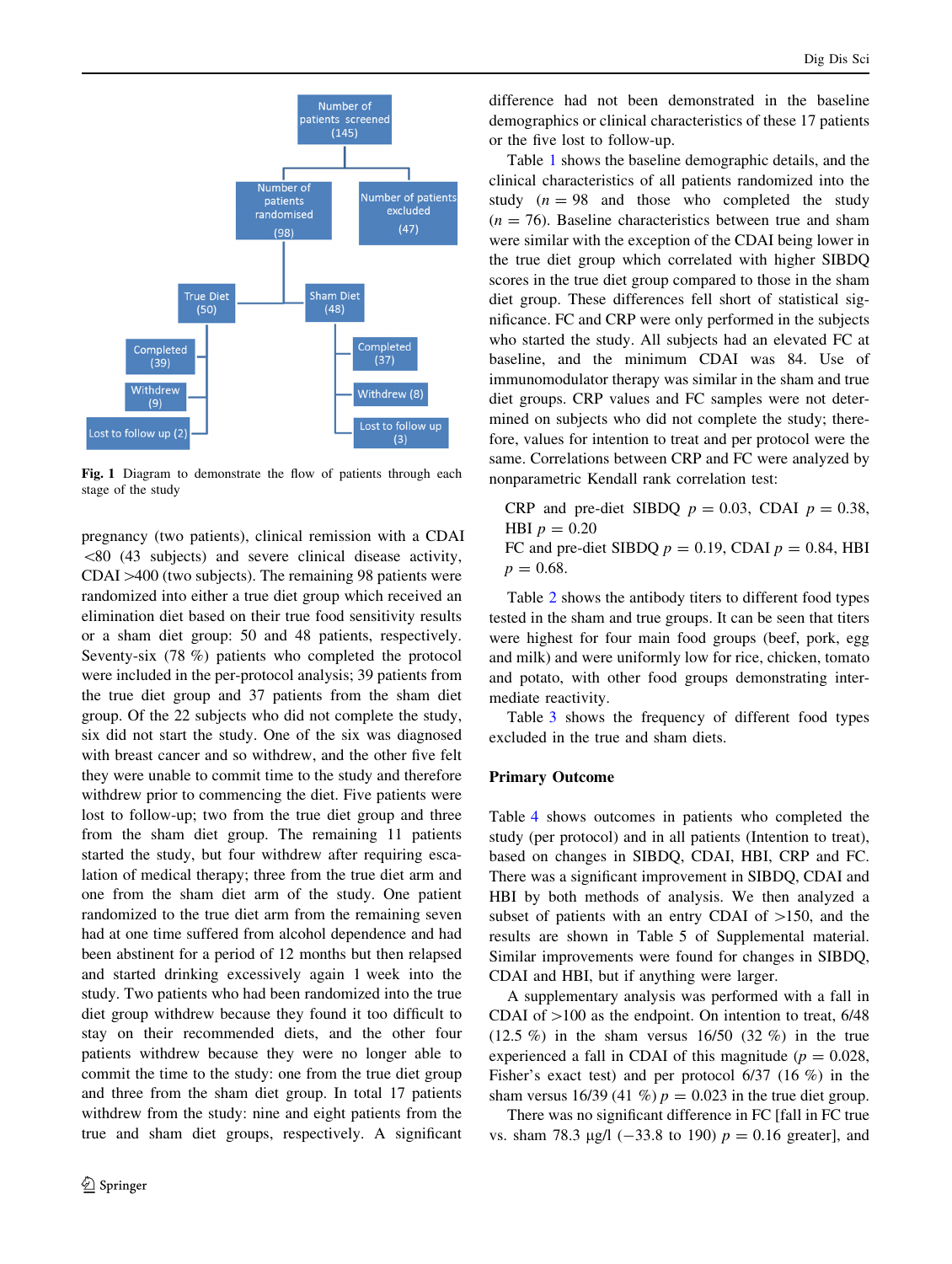# Table 1 Baseline characteristics

|                                                       | Intention to treat $(n = 98)$ |                   | Per protocol ( $n = 76$ ) |                   |
|-------------------------------------------------------|-------------------------------|-------------------|---------------------------|-------------------|
|                                                       | Sham diet                     | True diet         | Sham diet                 | True diet         |
| Number of patients                                    | 48                            | 50                | 37 $(49\%)$               | 39 $(51\%)$       |
| Age (median-years) (IQR; range)                       | 36(21.5; 52)                  | 43.5(22.0; 59.0)  | 38 (20.5; 49)             | 40 (19.75; 52)    |
| Males $(\%)$                                          | $20(42\%)$                    | 23 (46 $%$ )      | 16 $(43\%)$               | 16 $(41\%)$       |
| Smokers $(\%)$                                        | 17 $(35\%)$                   | 17 $(34\%)$       | 12 $(32\%)$               | 15 $(39\%)$       |
| Number with family history of IBD $(\%)$              | 11 $(23 \%)$                  | 10 $(20\%$        | 11 $(30\%$                | $8(21\%)$         |
| Age at diagnosis (median) (IQR; range)                |                               |                   | 23(9.5; 45)               | 25(16.75; 52)     |
| A <sub>1</sub>                                        | $7(15\%)$                     | 6 $(12 \%)$       | 5(13.5)                   | 4 (10 %)          |
| A2                                                    | 34 $(71\%)$                   | 34 (68 $%$ )      | 27(73%)                   | 29 $(74\%)$       |
| A <sub>3</sub>                                        | 7(15%)                        | 10 $(20\%$        | 5 $(14 \%)$               | 6 $(15 \%)$       |
| Disease location                                      |                               |                   |                           |                   |
| <b>Ileal</b>                                          | 12 $(25 \%)$                  | 14 $(28\%)$       | $8(22\%)$                 | 12 $(31\%)$       |
| Ileocolonic                                           | 27 (56 $%$ )                  | 22 $(44\%)$       | 20(54%)                   | 14 (36 %)         |
| Colonic                                               | $9(19\%)$                     | 14 (28 %)         | 9(24%)                    | 13 $(33\%)$       |
| Number with fistulating disease $(\%)$                | 4 (8 $%$ )                    | 1 $(2 \%)$        | 5 $(14\%$                 | 1 $(3 \%)$        |
| Crohn's related surgery $(\%)$                        | $20(42\%)$                    | 19 $(38\%)$       | 18 (49 %)                 | 16 $(41\%)$       |
| HBI (median) (IQR; range)                             | 7.0(4.500;16.0)               | 7.0(4.0; 15.0)    | 7.0(5:14)                 | 7.0(5; 14)        |
| CDAI (median) (IQR; range)                            | 186 (132;351)                 | 185 (118; 313)    | 183 (113.75; 272)         | 181 (123; 308)    |
| SIBDQ (median) (IQR; range)                           | 42 $(19.5; 46.0)$             | 50(16; 41)        | 42(16.25; 43)             | 51 (14.5; 38)     |
| C-reactive protein( $mg/dl$ ) (median, range, $IQR$ ) | $5.8(0-75, 7.1)$              | $4(0-23.8, 7.5)$  | $5.8(0-75, 7.1)$          | $4(0-23.8, 7.5)$  |
| Fecal calprotectin (median, range, IQR)               | 226 (58–948,357)              | 388 (58-964, 397) | 226 (58–948, 357)         | 388 (58-964, 397) |
| Immunomodulator therapy (azathioprine or MTX) (%)     | 63                            | 80                | 62                        | 74                |

# **Table 2** Mean IgG4 values  $\frac{1}{1}$

| Food type                    | True diet group<br>Mean (median) (IQR; range) | Sham diet group<br>Mean (median) (IQR; range) |
|------------------------------|-----------------------------------------------|-----------------------------------------------|
| Milk $\alpha$ -lactoglobulin | 1.59(0.01)(0.267; 30.0)                       | 2.37(0.40)(2.587; 22.9)                       |
| Milk $\beta$ -lactoglobulin  | 3.37(0.48)(2.605; 30.0)                       | $3.01$ $(1.430)$ $(3.50; 19.0)$               |
| Milk Casein                  | 2.11(0.48)(1.48; 30.0)                        | 2.38 (0.90) (2.72; 19.890)                    |
| Peanuts                      | 0.66(0.06)(0.305; 7.620)                      | 0.39(0.110)(0.295; 5.84)                      |
| Soya                         | 0.26(0.20)(0.90; 4.830)                       | $0.28$ $(0.060)$ $(0.242; 3.59)$              |
| Shrimp                       | 0.35(0.04)(0.092; 10.50)                      | 0.06(0.030)(0.095; 0.32)                      |
| Whole egg                    | 19.6 (26.5) (22.123; 30.0)                    | 20.8 (30.0) (19.25; 29.68)                    |
| Tomato                       | 0.59(0.12)(0.458; 9.210)                      | 0.36(0.16)(0.352; 2.050)                      |
| Pork                         | $0.82$ $(0.86)$ $(0.552; 2.10)$               | 0.90(0.94)(0.858; 1.66)                       |
| Beef                         | 1.34(0.67)(0.493; 20.38)                      | 1.81(0.84)(0.573; 29.68)                      |
| Cod fish                     | 0.20(0.00)(0.057; 4.80)                       | 0.55(0.010)(0.163; 9.53)                      |
| Potato                       | $0.24$ $(0.040)$ $(0.060; 3.47)$              | 0.10(0.08)(0.115; 0.50)                       |
| Wheat                        | 1.29(0.31)(0.503; 29.98)                      | 1.38(0.44)(1.335; 14.86)                      |
| Yeast                        | 0.20(0.10)(0.10; 1.560)                       | 0.15(0.13)(0.133; 0.47)                       |
| Cheddar cheese               | 2.39(0.47)(2.105; 30.0)                       | 1.81(0.98)(2.555; 8.310)                      |
| Chicken                      | $0.01$ $(0.00)$ $(0.00; 0.130)$               | $0.02$ $(0.00)$ $(0.025; 0.23)$               |
| Lamb                         | 0.49(0.23)(0.275; 8.320)                      | 1.19(0.32)(0.235; 29.97)                      |
| Rice                         | $0.11$ $(0.010)$ $(0.037; 3.29)$              | $0.12$ $(0.02)$ $(0.073; 1.98)$               |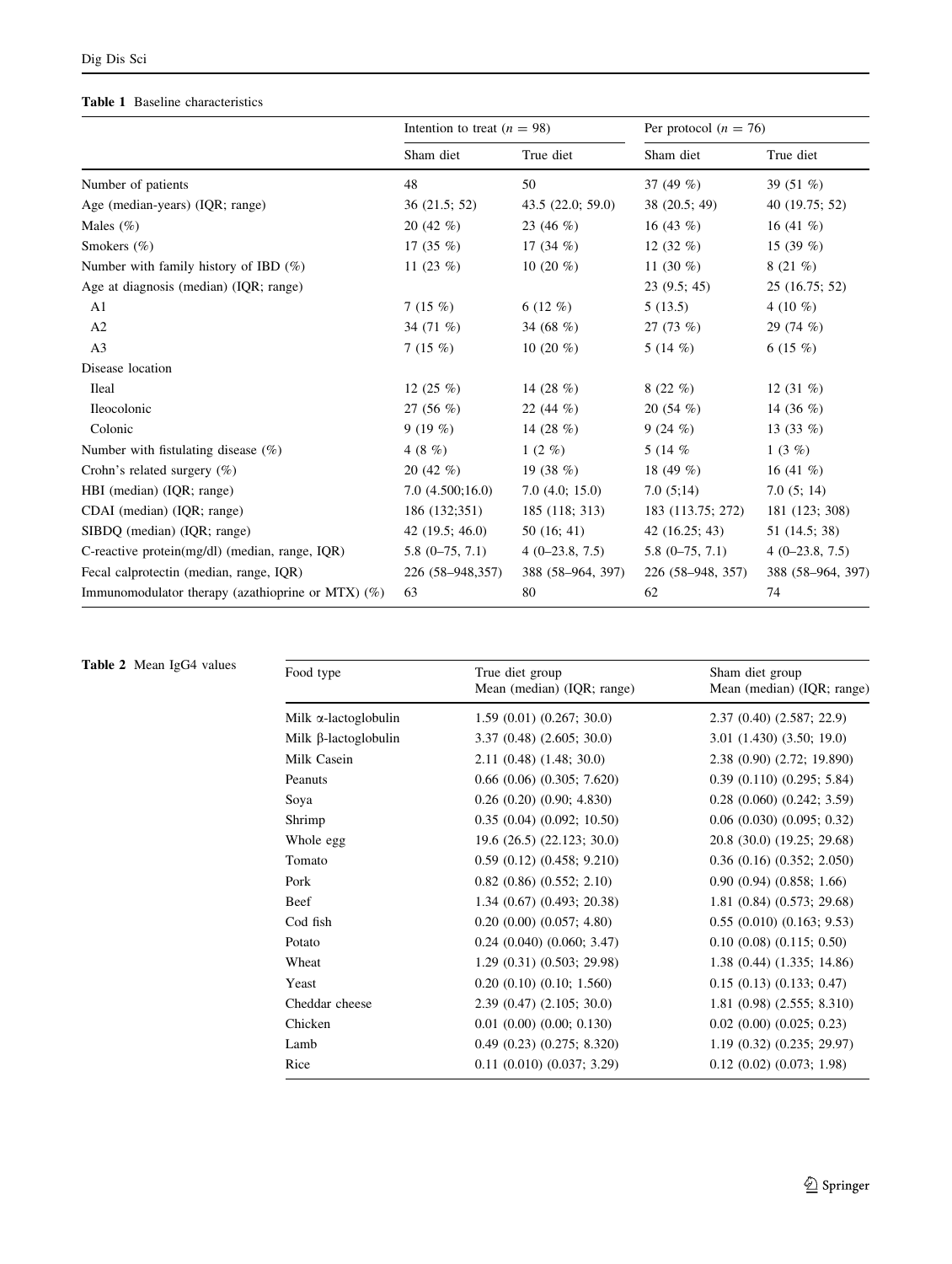| Table 3 The frequency of         |  |
|----------------------------------|--|
| different food types excluded in |  |
| the true and sham diets          |  |

| Food type (number of subjects avoiding) True diet group no. avoiding |                | Sham diet group no. avoiding |
|----------------------------------------------------------------------|----------------|------------------------------|
| Milk $(29)$                                                          | 27             | $\overline{2}$               |
| Peanuts $(14)$                                                       | 4              | 10                           |
| Soya $(18)$                                                          | $\overline{2}$ | 16                           |
| Shrimp $(24)$                                                        | $\overline{c}$ | 22                           |
| Whole egg $(34)$                                                     | 34             | $\theta$                     |
| Tomato $(3)$                                                         | $\overline{2}$ | 1                            |
| Pork $(22)$                                                          | 22             | $\Omega$                     |
| Beef (29)                                                            | 29             | $\Omega$                     |
| Cod fish $(26)$                                                      | 6              | 20                           |
| Potato $(16)$                                                        | 1              | 15                           |
| Wheat $(7)$                                                          | 7              | $\Omega$                     |
| Yeast $(10)$                                                         | 4              | 6                            |
| Cheddar cheese $(16)$                                                | 14             | $\overline{c}$               |
| Chicken (33)                                                         | $\mathbf{0}$   | 33                           |
| Lamb $(3)$                                                           | 3              | $\Omega$                     |
| Rice $(22)$                                                          | 0              | 22                           |

for CRP 1.56 mg/l  $(-5.39 \text{ to } 8.51)$ . FC and CRP levels were not included in the intention-to-treat analysis. In subset of patients with CDAI  $>150$ , there was a significantly greater improvement in FC levels in true versus sham of 142  $\mu$ g/l (20.0–264)  $p = 0.02$ , but not for CRP  $1.51$  ( $-5.52$  to 8.53).

# Discussion

Dietary intervention has been used for both acute CD and for maintenance of remission. While some dietary therapies have been shown to be efficacious, the specific mechanisms of action are not clear. Although a number of different diets have been tried to treat CD, only a few are routinely used in the clinical setting: enteral nutrition, low residue diets and exclusion diets. A number of exclusion diets have recently been gaining interest: the specific carbohydrate diet, CD exclusion diets and the IBD anti-inflammatory diet are but a few [13, 14]. However, evidence is lacking in the form of large randomized controlled trials in the CD population. In a recent review article by our group, looking at the mechanisms of dietary influences in CD, we concluded that while there is clear evidence that certain diets are effective in the treatment of CD, the precise components which are important are not well understood, due to a lack of understanding of the underlying pathogenic mechanisms [15].

Our IgG4 sham-controlled diet intervention study demonstrates that after adjustment for baseline SIBDQ scores, there is an improvement in SIBDQ and also an improvement in disease activity scores (CDAI and HBI) with both intention-to-treat and per-protocol analyses. The exclusion of milk, pork, beef and egg was most strongly associated with improvement. The improvements were clinically significant with 41 % of subjects assigned to true diet and only 16 % assigned to sham diet experiencing an improvement in CDAI of  $>100$ , an effect similar in magnitude to that seen with more conventional medical therapy.

In all subjects, the markers of systemic inflammation and intestinal inflammation, serum CRP and FC, respectively, did not show a significant reduction between the values in the two groups. However, when data per-protocol patients with a pre-diet CDAI  $>150$  were analyzed, a significant reduction in the FC was observed. This suggests that an IgG4-guided food exclusion diet may have an impact on mucosal inflammation in those with more severe disease.

It was decided to exclude four food types following advice from the dietician that by keeping the number of foods excluded to as few as possible would ensure good compliance. This was supported by experience gained from the pilot study performed by our research group  $[10]$ . If all food types the patients reacted to had been looked at then the effect may have been more marked. The study is therefore likely to be a conservative estimate of the true effect of a food elimination diet.

Food antigens may be important in the pathogenesis of CD. We studied a wide range of CD activities, with the lower entry values being below conventional measures of relapse. Indeed, some of these subjects may have had functional symptoms related to their disease. It is not possible to distinguish between the two reasons for symptoms: functional or those related to active CD. Nevertheless, benefits were shown across the range of disease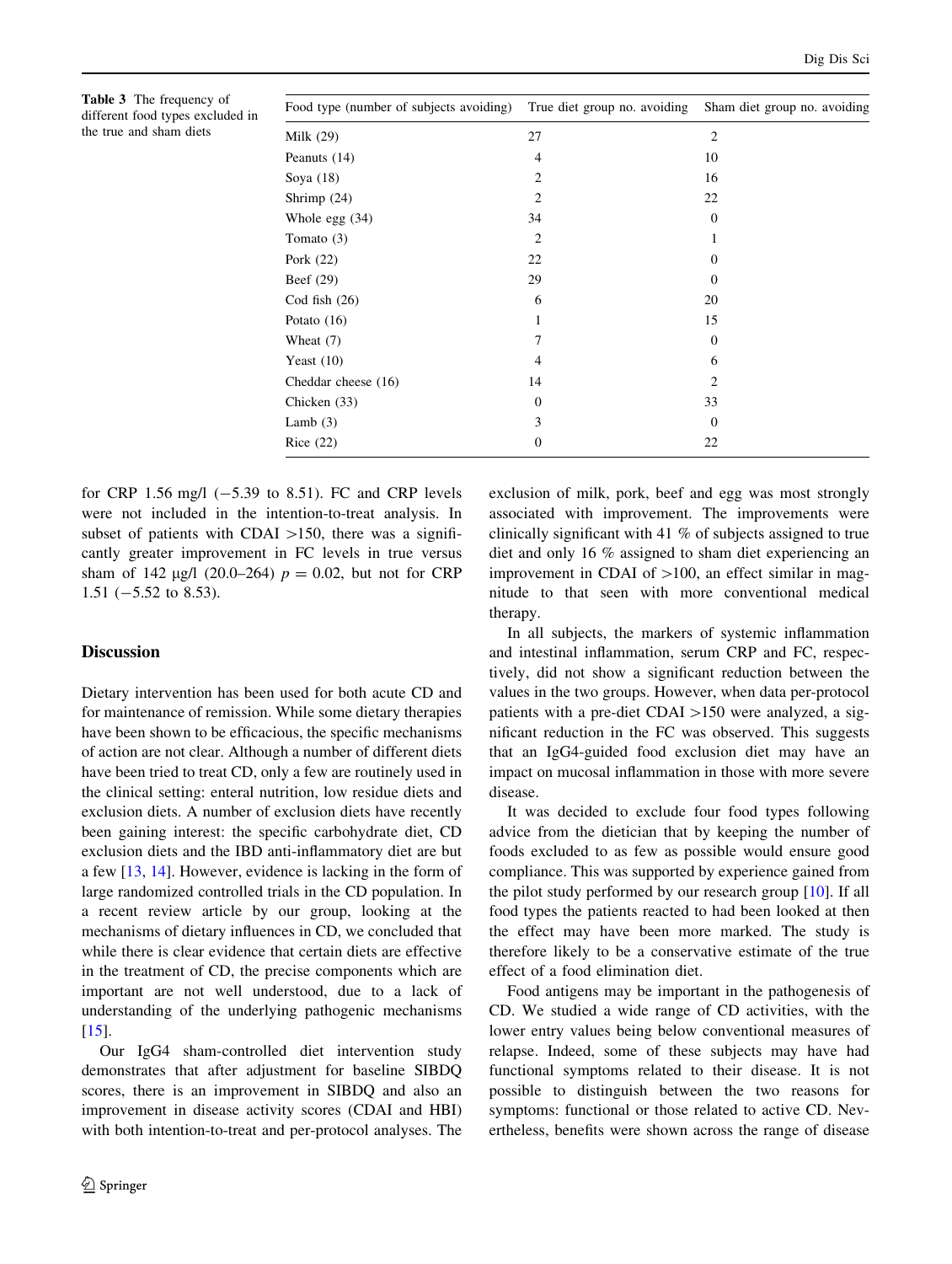|                                                           | Intention to treat (ITT)<br>$n = 98$                  | True diet = 50, sham diet = $48$ )          |                                                                            |                                         | (True diet = 39, sham diet = $37$ )<br>Per protocol (PP)<br>$n = 76$                                                                                                                                                                                                                                             |                                                |                                                                           |                                                                                                                                                                                                                                                                                                                                                                                  |
|-----------------------------------------------------------|-------------------------------------------------------|---------------------------------------------|----------------------------------------------------------------------------|-----------------------------------------|------------------------------------------------------------------------------------------------------------------------------------------------------------------------------------------------------------------------------------------------------------------------------------------------------------------|------------------------------------------------|---------------------------------------------------------------------------|----------------------------------------------------------------------------------------------------------------------------------------------------------------------------------------------------------------------------------------------------------------------------------------------------------------------------------------------------------------------------------|
|                                                           | Change in<br>Pre-post-<br>true diet                   | Change in<br>sham diet<br>Pre-post-         | Difference in change true<br>Pre- to post-diet score<br>versus sham groups |                                         | Pre- to post-diet score<br>Change in true diet                                                                                                                                                                                                                                                                   | Pre-to post-diet score<br>Change in sham diet  | Difference in change true<br>Pre-to post-diet score<br>versus sham groups |                                                                                                                                                                                                                                                                                                                                                                                  |
|                                                           | score<br>diet                                         | score<br>diet                               | Unadjusted<br>(95 % CI)                                                    | Adjusted for<br>(95 % CI)<br>baseline   |                                                                                                                                                                                                                                                                                                                  |                                                | Unadjusted<br>(95 % G1)                                                   | Adjusted for<br>(95 % C1)<br>baseline                                                                                                                                                                                                                                                                                                                                            |
| SIBDQ mean<br>(range, IQR)<br>Change in                   | $(-27 \text{ to} 9, -18)$<br>$\frac{1}{2}$<br>$-5.78$ | $-10.8$ to<br>$(-20)$ to<br>$-1.07$<br>7.8) | $-2.32(-5.49)$<br>$p = 0.15$<br>to 0.85                                    | $-3.05(-6.11)$<br>$p = 0.05$<br>to 0.01 | 7.4 ( $-27$ to 9, $-18$ to 0)                                                                                                                                                                                                                                                                                    | $-4.49$ ( $-20$ to 17, $-18$ to 8)             | $-2.92(-6.82)$<br>to 0.974)<br>$p = 0.14$                                 | $p=0.007$<br>$(-8.10 to$<br>$-1.36$<br>$-4.728$                                                                                                                                                                                                                                                                                                                                  |
| Change in CDAI<br>mean (range,<br>IQR)                    | $(-113)$ to<br>216)<br>55.7                           | $196, -98$<br>$(-196)$ to<br>(86)<br>16.8   | $(8.42 - 69.5)$<br>$p = 0.013$<br>38.9                                     | $(10.4 - 71.5)$<br>$p = 0.009$<br>41.0  | $-79.4 (-86 \text{ to } 216, 9.8 - 141)$                                                                                                                                                                                                                                                                         | $-21.21$ ( $-196$ to 196, $-98$ to 98)         | $(23.30 - 93.0)$<br>$p = 0.001$<br>58.1                                   | $(28.8 - 96.8)$<br>$p = 0.009$<br>62.8                                                                                                                                                                                                                                                                                                                                           |
| median (range,<br>Change in HBI<br>IOR)                   | $10, 2-5$<br>$1(-1)$ to                               | $0(-6 \text{ to } 6,$<br>$-3$ to 3)         | $p = 0.0098$                                                               |                                         | $-3(-1)$ to 10, 2-7)                                                                                                                                                                                                                                                                                             | $-1$ (-6 to 6, -3 to 3)                        | $2^a p = 0.0093$                                                          | $\begin{array}{c} \end{array}$                                                                                                                                                                                                                                                                                                                                                   |
| median (range,<br>Change in CRP<br>IQR)                   | to 17.7,<br>$-5.3$ to<br>$0(-12.9$<br>10.1)           | $-60.1 to$<br>$0(-96.6$<br>to 49.5,<br>130) | $0 p = 0.2$                                                                | I                                       | $0(-12.9 \text{ to } 17.7, -5.3 \text{ to } 10.1)$                                                                                                                                                                                                                                                               | $0$ (-96 to 50, -60 to 13)                     | $q p = 0.19$                                                              | $\begin{array}{c} \rule{0pt}{2.5ex} \rule{0pt}{2.5ex} \rule{0pt}{2.5ex} \rule{0pt}{2.5ex} \rule{0pt}{2.5ex} \rule{0pt}{2.5ex} \rule{0pt}{2.5ex} \rule{0pt}{2.5ex} \rule{0pt}{2.5ex} \rule{0pt}{2.5ex} \rule{0pt}{2.5ex} \rule{0pt}{2.5ex} \rule{0pt}{2.5ex} \rule{0pt}{2.5ex} \rule{0pt}{2.5ex} \rule{0pt}{2.5ex} \rule{0pt}{2.5ex} \rule{0pt}{2.5ex} \rule{0pt}{2.5ex} \rule{0$ |
| median (range,<br>Change in fecal<br>calprotectin<br>IQR) |                                                       |                                             |                                                                            |                                         | 35 ( $-500$ to 788, $-178$ to 466)                                                                                                                                                                                                                                                                               | $-12$ (-676 to 716, -328 to 368) $47 p = 0.13$ |                                                                           | $\begin{array}{c} \end{array}$                                                                                                                                                                                                                                                                                                                                                   |
| multiple regression                                       |                                                       |                                             |                                                                            |                                         | Difference in changes of SIBDQ and CDAI changes were analyzed using unpaired t test. The last column for ITT and PP shows the difference in change adjusted for baseline obtained by<br><sup>a</sup> Mann-Whitney U test was used to measure difference in change of HBI, hence no confidence intervals provided |                                                |                                                                           |                                                                                                                                                                                                                                                                                                                                                                                  |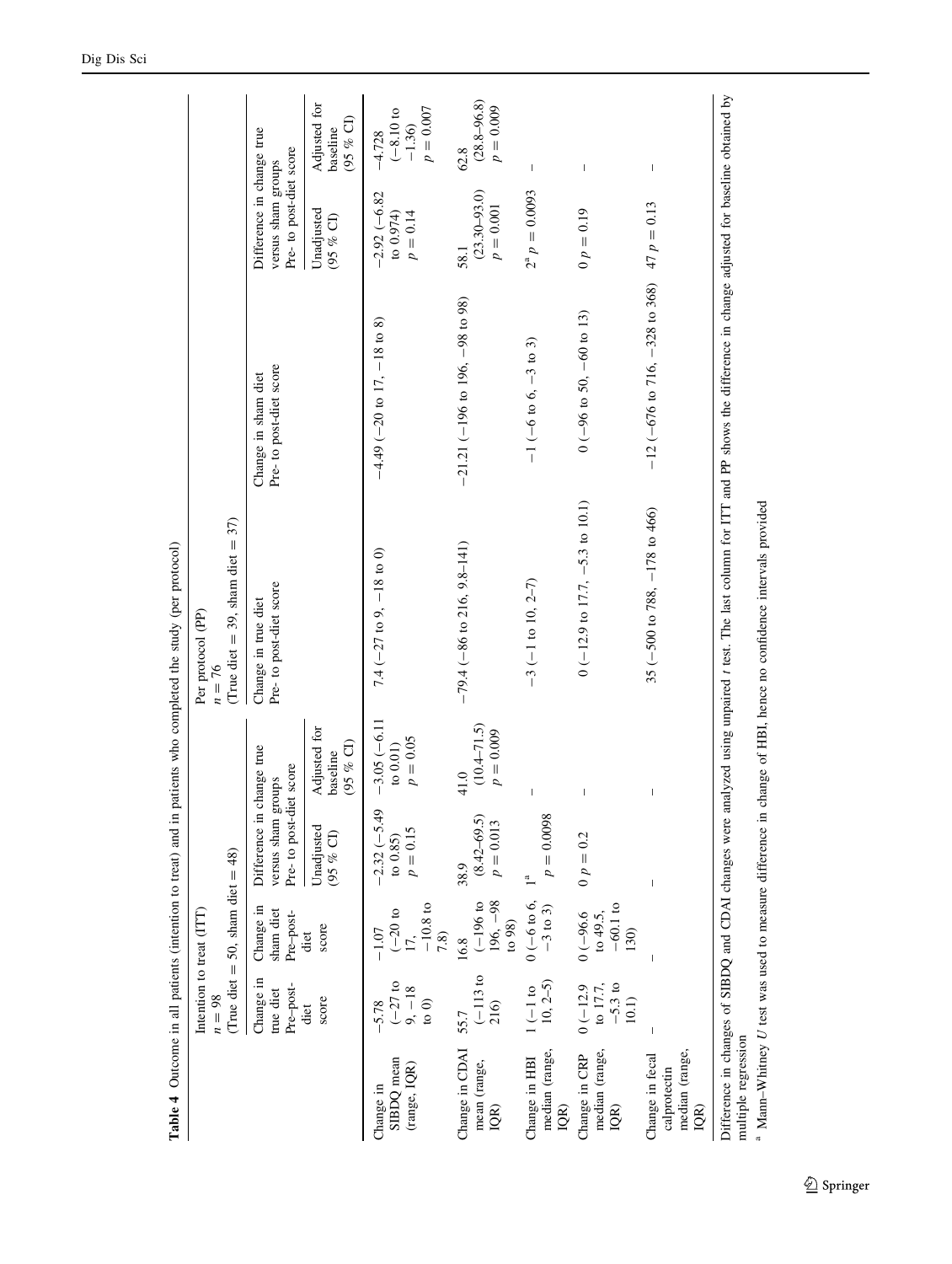activities with an emphasis on those with more severe disease.

Importantly to note, no patients in our study had received biologic therapy for their CD. Patients were recruited between 2007 and 2010, with National Institute of Clinical Excellence guidelines on anti-TNF therapy in CD being released toward the end of our recruitment period.

# Interpretation

Antibody titers were tested for only 16 common foods, and this panel may not be enough for all patients. Furthermore, an arbitrary cutoff of 0.25 ng/l was used. It is uncertain whether the precise cutoff can be increased or decreased and whether different foods should have different cutoff levels. This remains to be determined. Further studies are needed to determine whether re-challenging patients with the food types initially excluded would result in provocation of their symptoms.

The difference in outcome between the two groups could be explained by the large difference between the two diets rather than by specific identification of food reactions. However, it was the antibody titers themselves which led us to selecting these differences. The four most commonly excluded food types in the true diet group were egg, cheese, milk and beef. However, exclusion of milk was not associated with an improvement in symptoms making lactose intolerance an unlikely explanation for our findings [16, 17].

The wide range of illness severities, which may reflect different origins for symptoms, complicates the interpretation of the study with respect to pathogenesis. However, the effects were observed in all subjects and it is likely that had we restricted the subjects to those with scores conventionally reflecting active disease we would have observed an even stronger effect as demonstrated by the subset analysis of subjects with baseline CDAIs  $>150$ . We believe it is likely that similar mucosal inflammatory mechanisms are playing a role even in those subjects with mild symptoms.

We do not believe that the primary abnormality in CD is exposure to food antigens. Diet as a source of luminal antigens is considered to be an important factor in the pathogenesis of CD, but it is yet to be established whether antibodies against dietary antigens have a primary role in CD etiology or are secondary to intestinal inflammation [18–20]. However, food antigens provide a major antigenic challenge to the gut and may lead to immune sensitization resulting in activation of immune cells with resultant mucosal inflammation. Symptoms provoked by certain food may be due either to a local or systemic effect. In the former, vasoactive amines and alkaloids have a direct toxic effect and in the latter there is increased production of proinflammatory cytokines such as TNF $\alpha$ , IFN $\gamma$  and IL4 from peripheral blood mononuclear cells [21]. A further

mechanism by which an exclusion diet may affect disease activity is through manipulation of gut micro flora with enhancement of beneficial bacteria in the gut [22, 23].

It has been previously suggested that the presence of IgG4 antibodies against food antigens ought to be interpreted as a result of antigen exposure, rather than disease [24]. Antibody levels against food components are not solely determined by exposure through a breached epithelium. This is suggested by the high prevalence of the antiyeast antibodies (anti-saccharomyces cerevisiae antibody) in CD and their low prevalence in ulcerative colitis. The mean IgG4 response against rice was one of the lowest, and this was true even for those patients of Asian origin for whom rice is part of the staple diet.

The production of large quantities of IgE are not required for food intolerance or food hypersensitivity since in humans IgG4 is also able to bind mast cells, thereby inducing mast cell degranulation with release of stored mediators which not only result in mucous hypersecretion and increased vascular permeability but also recruit other inflammatory cells such as eosinophils and neutrophils. Increased mast cell numbers and elevated levels of mast cell mediators in both the intestinal lumen and tissue have been demonstrated in CD [25, 26]. Further understanding of the mechanisms underlying food intolerance may lead to more successful treatment of CD in the future.

#### Limitations of the Study

This was a relatively small study and only achieved its primary endpoint after adjustments were made for the imbalances in baseline values in the SIBDQ. However, the consistency with the other two clinical scores the CDAI and HBI in finding benefit suggests that this is a true effect.

Although the primary aim was to assess quality of life, the inclusion criteria were based on CDAI score rather than SIBDQ score. Though this may be confusing, this was done as more research studies have used CDAI scoring as a valid means of participant selection.

The period of follow-up was only 4 weeks, and therefore, it is difficult to say whether benefit ascertained from the IgG4-guided exclusion diet was short lived. Further work with follow-up at longer periods is required to determine the long-term efficacy of such a diet.

It is difficult to be certain of patient compliance to the exclusion diets, as no objective measure of compliance was ascertained. However, participants were motivated to trial the diets as they felt that their illness was affected by diet. Importantly, non-compliance in either group would only lessen the chances of observing any differences. In other ongoing work in IgG4-based exclusion diets by our group, participants are now asked to keep a food diary as a means of aiding and establishing compliance, and avoiding this limitation.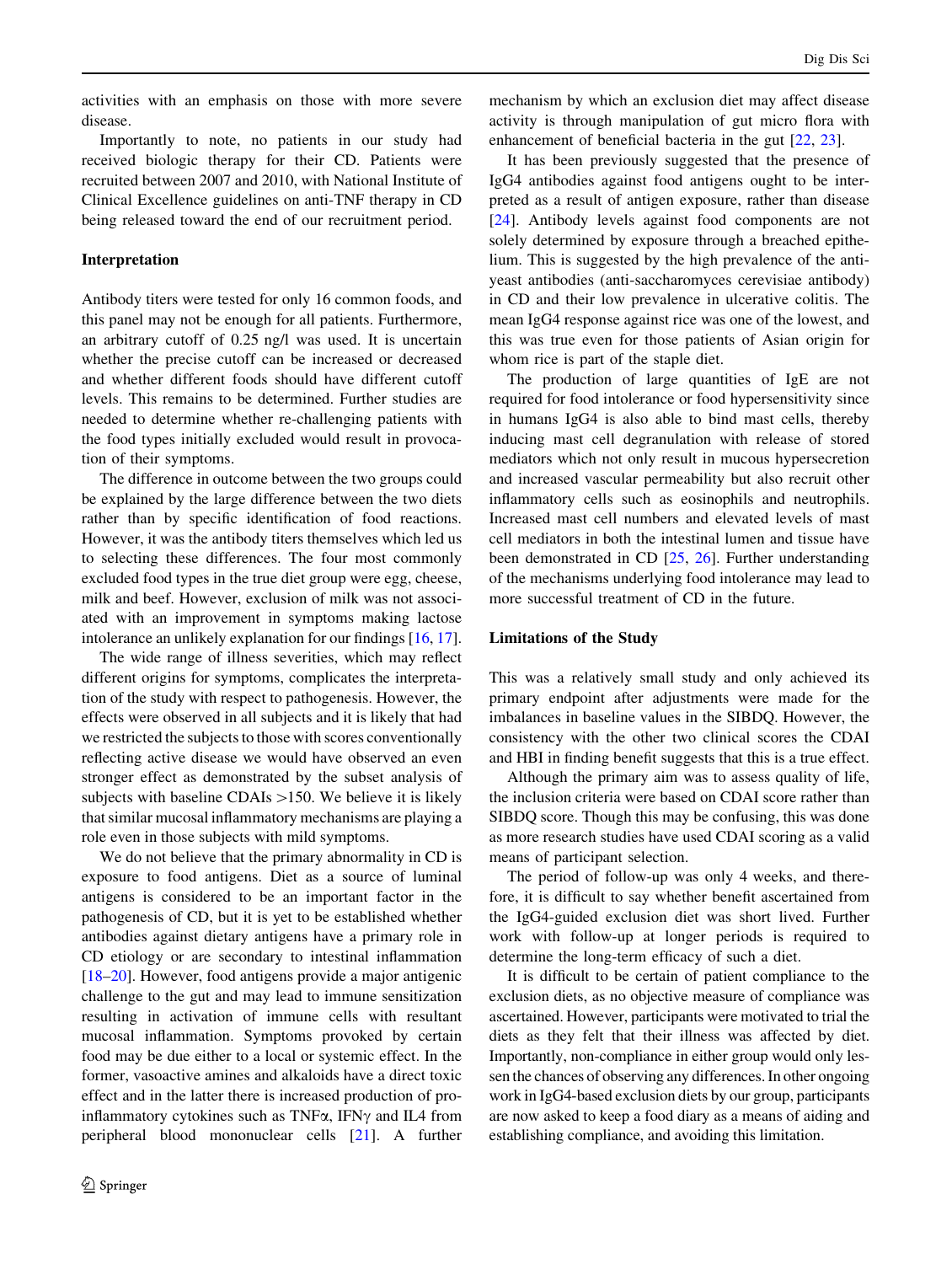The primary endpoint in this study was clinical, but it would be desirable to replicate these findings for biological markers of disease activity. The study was not powered to look at these, but among subjects with a baseline CDAI over  $>150$  there was a significant improvement in FC and trend toward a change in CRP. However, the precise relation between these biological markers and the symptoms which we wish to treat is uncertain. Hence, the validity of the study for clinical practice is undiminished.

## Practical Implications of the Study

Non-compliance can be a major problem, and it requires highly motivated patients for the treatment to be successful. In clinical practice, a targeted approach such as adopted in this study has the advantage of excluding only those foods that are associated with increased antibody titers. An individualized diet obviates the need for exclusion of a large number of foods, and this would hopefully increase the likelihood of compliance. A further benefit of a targeted approach is prevention of malnutrition, which may occur as a consequence of unsupervized dietary restriction.

It may also be that it is only necessary to exclude the main culprit antigens identified in this study, such as red meat and eggs. This could usefully be the subject of future investigation.

## Conclusion

Dietary modification through identification of offending foods by IgG4 ELISA results in clinical benefit, which is most likely at least in those with the most active disease to be as a consequence of reducing both systemic and local bowel wall inflammation. An IgG4-guided exclusion diet may provide a further method of treatment for well-motivated and determined patients with Cd, thereby avoiding complications of drugs and unnecessary surgery as well as the difficulties in following elemental diets which cannot be maintained long term. These findings require verification in a large, randomized, controlled trial.

#### Compliance with ethical standards

Conflict of interest The authors declare that there are no competing interests.

## References

1. Bernstein CN, Shanahan F. Disorders of a modern lifestyle: reconciling the epidemiology of inflammatory bowel diseases. Gut. 2008;57:1185–1191.

- 2. D'Souza S, Levy E, Mack D, et al. Dietary patterns and risk for Crohn's disease in children. Inflamm Bowel Dis. 2008;14: 367–373.
- 3. Greenberg GR. Nutritional support in inflammatory bowel disease: current status and future directions. Scand J Gastroenterol. 1992;192:117–122.
- 4. Akobeng AK, Thomas AG. Enteral nutrition for maintenance of remission in Crohn's disease. Cochrane Database Syst Rev. 2007. doi:10.1002/14651858.CD005984.pub2.
- 5. Yamamoto T, Nakahigashi M, Umegae S, Matsumoto K. Enteral nutrition for the maintenance of remission in Crohn's disease: a systematic review. Eur J Gastroenterol Hepatol. 2010;22:1-8.
- 6. Alun Jones V, Workman E, Freeman H, et al. Crohn's disease maintenance of remission by diet. Lancet. 1985;2:177–180.
- 7. Van Den Bogaerde J, Cahill J, Emmanuel AV, et al. Gut mucosal response to food antigens in Crohn's disease. Aliment Pharmacol Ther. 2002;16:1903–1915.
- 8. Atkinson W, Sheldon T, Shaath N, et al. Food elimination based on IgG antibodies in irritable bowel syndrome: a randomised controlled trial. Gut. 2004;53:1459–1464.
- 9. Gao ZH, McAlister VC, Wright JR Jr, et al. Immunoglobulin-G subclass antidonor reactivity in transplant recipients. Liver Transplant. 2004;10:1055–1059.
- 10. Rajendran N, Kumar D. Food-specific IgG4-guided exclusion diets improve symptoms in Crohn's disease: a pilot study. Colorectal Dis. 2011;13:1009–1013.
- 11. Langhorst J, Elsenbruch S, Koelzer J, et al. Noninvasive markers in the assessment of intestinal inflammation in inflammatory bowel diseases: performance of fecal lactoferrin, calprotectin, and PMN-elastase, CRP, and clinical indices. Am J Gastroenterol. 2008;103:162–169.
- 12. Irvine EJ, Zhou Q, Thompson AK. The Short Inflammatory Bowel Disease Questionnaire: a quality of life instrument for community physicians managing inflammatory bowel disease. CCRPT Investigators. Canadian Crohn's relapse prevention trial. Am J Gastroenterol. 1996;91:1571–1578.
- 13. Kakodkar S, Azam JF, Mikolaitis SL, et al. The specific carbohydrate diet for inflammatory bowel disease: a case series. J Acad Nutr Diet. 2015;115:1226–1232.
- 14. Olendzki BC, Silverstein TD, Persuitte GM, et al. An anti-inflammatory diet as treatment for inflammatory bowel disease: a case series report. Nutr J. 2014;13:1–7.
- 15. Chan D, Kumar D, Mendall M. What is known about the mechanisms of dietary influences in Crohn's disease? Nutrition. 2015;31:1195–1203.
- 16. Mishkin B, Yalovsky M, Mishkin S. Increased prevalence of lactose malabsorption in Crohn's disease patients at low risk for lactose malabsorption based on ethnic origin. Am J Gastroenterol. 1997;92:1148–1153.
- 17. von Tirpitz C, Kohn C, Steinkamp M, et al. Lactose intolerance in active Crohn's disease clinical value of duodenal lactase analysis. J Clin Gastroenterol. 2002;34:49–53.
- 18. Hou JK, Abraham B, El-Serag H. Dietary intake and risk of developing inflammatory bowel disease: a systematic review of the literature. Am J Gastroenterol. 2011;106:563-573.
- 19. Teahon K, Smethurst P, Pearson M, et al. The effect of elemental diet on intestinal permeability and inflammation in Crohn's disease. Gastroenterology. 1991;101:84–89.
- 20. Pearson M, Teahon K, Levi AJ, et al. Food intolerance and Crohn's disease. Gut. 1993;34:783–787.
- 21. Jacobsen MB, Aukrust P, Kittang E, et al. Relation between food provocation and systemic immune activation in patients with food intolerance. Lancet. 2000;356:400–401.
- 22. Gentschew L, Ferguson LR. Role of nutrition and microbiota in susceptibility to inflammatory bowel diseases. Mol Nutr Food Res. 2012;56:524–535.